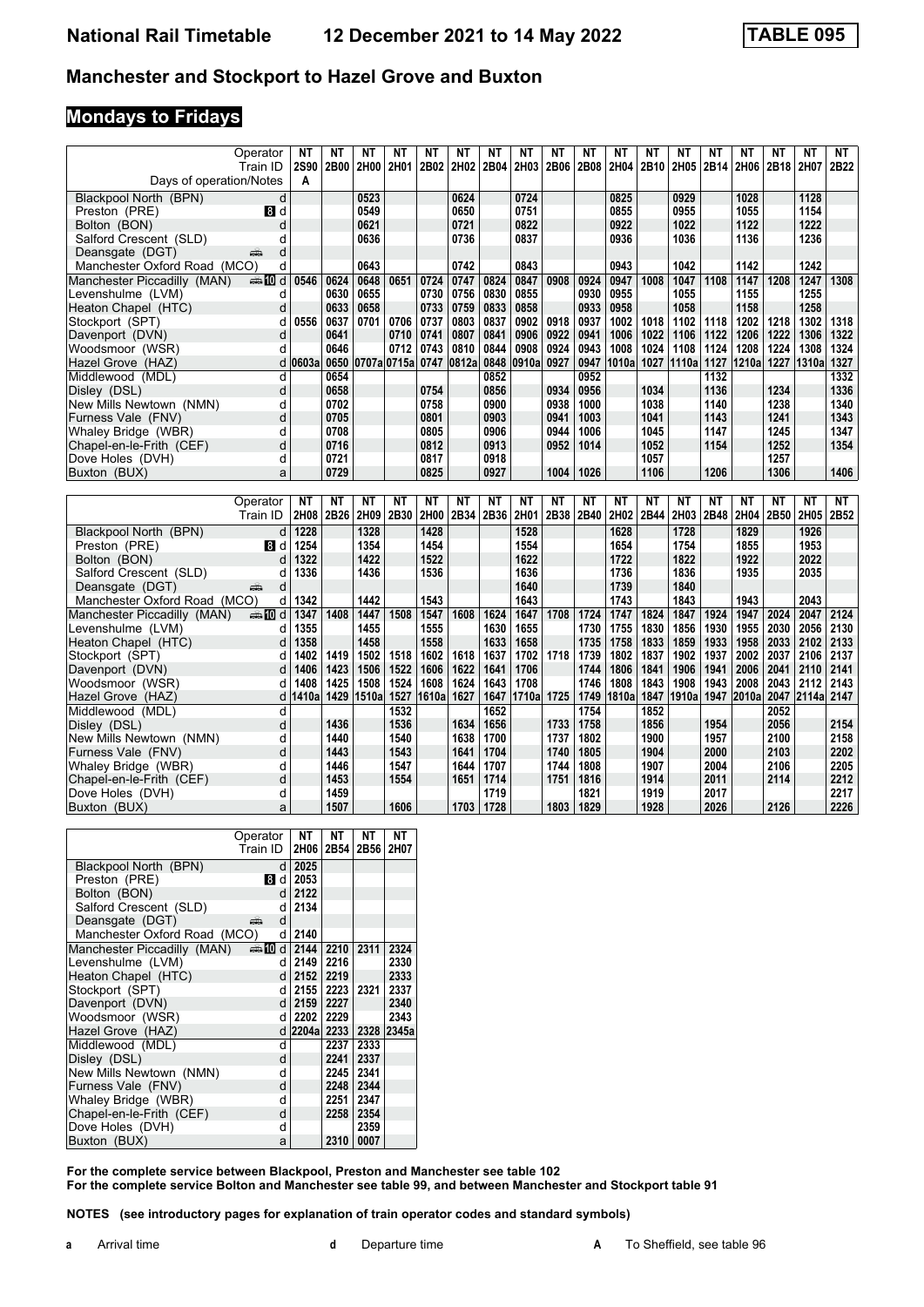#### **Manchester and Stockport to Hazel Grove and Buxton**

# **Saturdays**

| Operator                                              | NΤ           | NΤ           | NΤ           | <b>NT</b>         | <b>NT</b>    | <b>NT</b>    | NΤ           | <b>NT</b>    | <b>NT</b>    | NΤ           | <b>NT</b>    | NΤ           | NΤ           | NΤ           | ΝT           | <b>NT</b>             | <b>NT</b>    | <b>NT</b>    |
|-------------------------------------------------------|--------------|--------------|--------------|-------------------|--------------|--------------|--------------|--------------|--------------|--------------|--------------|--------------|--------------|--------------|--------------|-----------------------|--------------|--------------|
| Train ID                                              | <b>2S90</b>  | 2B00         | 2H00         | 2B02              | 2H02         | 2B04         | 2H03         | 2B06         | 2B08         | 2H04         | 2B10         | 2H05         | 2B14         | 2H06         | 2B18         | 2H07                  | 2B22         | 2H08         |
| Days of operation/Notes                               | A            |              |              |                   |              |              |              |              |              |              |              |              |              |              |              |                       |              |              |
| Blackpool North (BPN)<br>d                            |              |              | 0525         |                   | 0634         |              | 0724         |              |              | 0827         |              | 0929         |              | 1028         |              | 1128                  |              | 1228         |
| Preston (PRE)<br><b>8 d</b>                           |              |              | 0551         |                   | 0700         |              | 0751         |              |              | 0855         |              | 0955         |              | 1054         |              | 1154                  |              | 1255         |
| Bolton (BON)<br>d                                     |              |              | 0621         |                   | 0735         |              | 0822         |              |              | 0922         |              | 1022         |              | 1122         |              | 1222                  |              | 1322         |
| Salford Crescent (SLD)<br>d                           |              |              | 0636         |                   | 0748         |              | 0837         |              |              | 0936         |              | 1036         |              | 1136         |              | 1236                  |              | 1336         |
| Deansgate (DGT)<br>d<br>پته                           |              |              |              |                   |              |              |              |              |              |              |              |              |              |              |              |                       |              |              |
| Manchester Oxford Road (MCO)<br>d                     |              |              | 0643         |                   | 0754         |              | 0843         |              |              | 0942         |              | 1042         |              | 1142         |              | 1242                  |              | 1342         |
| Manchester Piccadilly (MAN)<br>্⊯া70 d                | 0546         | 0623         | 0648         | 0721              | 0758         | 0824         | 0847         | 0908         | 0924         | 0947         | 1008         | 1047         | 1108         | 1147         | 1208         | 1247                  | 1308         | 1347         |
| Levenshulme (LVM)<br>d                                |              | 0629         | 0655         | 0727              |              | 0830         | 0855         |              | 0930         | 0955         |              | 1055         |              | 1155         |              | 1255                  |              | 1355         |
| Heaton Chapel (HTC)<br>d                              |              | 0633         | 0658         | 0730              |              | 0833         | 0858         |              | 0933         | 0958         |              | 1058         |              | 1158         |              | 1258                  |              | 1358         |
| Stockport (SPT)<br>d                                  | 0556         | 0637         | 0701         | 0734              | 0806         | 0837         | 0902         | 0918         | 0937         | 1002         | 1018         | 1102         | 1118         | 1202         | 1218         | 1302                  | 1318         | 1402         |
| d<br>Davenport (DVN)                                  |              | 0641         | 0705         | 0739              | 0810         | 0841         | 0906         | 0922         | 0941         | 1006         | 1022         | 1106         | 1122         | 1206         | 1222         | 1306                  | 1322         | 1406         |
| Woodsmoor (WSR)<br>d                                  |              | 0643         | 0707         | 0741              | 0813         | 0844         | 0908         | 0924         | 0943         | 1008         | 1024         | 1108         | 1124         | 1208         | 1224         | 1308                  | 1324         | 1408         |
| Hazel Grove (HAZ)<br>d                                | 0603a        | 0647         |              | 0709a 0747c 0815a |              | 0848         | 0910a        | 0927         | 0947         | 1010al       | 1027         | 1110a        | 1127         | 1210a        | 1227         | 1310a                 | 1327         | 1410a        |
| Middlewood (MDL)<br>d                                 |              | 0652         |              |                   |              | 0852         |              |              | 0952         |              |              |              | 1132         |              |              |                       | 1332         |              |
| d<br>Disley (DSL)                                     |              | 0656         |              | 0754              |              | 0856         |              | 0934         | 0956         |              | 1034         |              | 1136         |              | 1234         |                       | 1336         |              |
| New Mills Newtown (NMN)<br>d                          |              | 0700         |              | 0758              |              | 0900         |              | 0938         | 1000         |              | 1038         |              | 1140         |              | 1238         |                       | 1340         |              |
| Furness Vale (FNV)<br>d                               |              | 0703         |              | 0801              |              | 0903         |              | 0941         | 1003         |              | 1041         |              | 1143         |              | 1241         |                       | 1343         |              |
| Whaley Bridge (WBR)<br>d                              |              | 0706         |              | 0804              |              | 0906         |              | 0944         | 1006         |              | 1045         |              | 1147         |              | 1245         |                       | 1347         |              |
| d<br>Chapel-en-le-Frith (CEF)                         |              | 0713         |              | 0811              |              | 0913         |              | 0952         | 1014         |              | 1052         |              | 1154         |              | 1252         |                       | 1354         |              |
| Dove Holes (DVH)<br>d                                 |              | 0718         |              |                   |              | 0918         |              |              |              |              | 1057         |              |              |              | 1257         |                       |              |              |
| Buxton (BUX)<br>a                                     |              | 0727         |              | 0823              |              | 0927         |              | 1004         | 1026         |              | 1106         |              | 1206         |              | 1306         |                       | 1406         |              |
|                                                       |              |              |              |                   |              |              |              |              |              |              |              |              |              |              |              |                       |              |              |
|                                                       |              |              |              |                   |              |              |              |              |              |              |              |              |              |              |              |                       |              |              |
| Operator                                              | <b>NT</b>    | NT           | <b>NT</b>    | <b>NT</b>         | <b>NT</b>    | <b>NT</b>    | <b>NT</b>    | <b>NT</b>    | NT           | <b>NT</b>    | NT           | <b>NT</b>    | <b>NT</b>    | <b>NT</b>    | <b>NT</b>    | <b>NT</b>             | NT           | NΤ           |
| Train ID                                              | 2B26         | 2H09         | 2B30         | 2H00              | 2B34         | 2B36         | 2H01         | 2B38         | 2B40         | 2H02         | 2B44         | 2H03         | 2B48         | 2H04         | 2B50         | 2H05                  | 2B52         | 2H06         |
| Blackpool North (BPN)<br>d                            |              | 1328         |              | 1428              |              |              | 1528         |              |              | 1628         |              | 1728         |              | 1828         |              | 1926                  |              | 2025         |
| Preston (PRE)<br>8 d                                  |              | 1354         |              | 1454              |              |              | 1554         |              |              | 1654         |              | 1754         |              | 1857         |              | 1954                  |              | 2054         |
| Bolton (BON)<br>d                                     |              | 1422         |              | 1522              |              |              | 1622         |              |              | 1722         |              |              |              | 1922         |              |                       |              |              |
| Salford Crescent (SLD)<br>d                           |              | 1436         |              | 1536              |              |              | 1636         |              |              | 1736         |              | 1822<br>1836 |              | 1935         |              | 2023<br>2035          |              | 2122<br>2134 |
| Deansgate (DGT)<br>d<br>هشه                           |              |              |              |                   |              |              | 1640         |              |              | 1739         |              | 1840         |              |              |              |                       |              |              |
| Manchester Oxford Road (MCO)<br>d                     |              | 1442         |              | 1543              |              |              | 1643         |              |              | 1743         |              | 1843         |              | 1942         |              | 2042                  |              | 2142         |
|                                                       | 1408         | 1447         | 1511         |                   |              |              |              |              |              |              |              |              |              | 1947         |              |                       |              | 2146         |
| Manchester Piccadilly (MAN)<br><b>ente</b> die d<br>d |              | 1455         |              | 1547              | 1608         | 1624<br>1630 | 1647         | 1708         | 1724         | 1747         | 1824         | 1847         | 1924         |              | 2024         | 2047                  | 2124         |              |
| Levenshulme (LVM)<br>d                                |              |              |              | 1555<br>1558      |              | 1633         | 1655<br>1658 |              | 1730         | 1755<br>1758 | 1830         | 1856         | 1930         | 1955         | 2030<br>2033 | 2055                  | 2131         | 2153         |
| Heaton Chapel (HTC)                                   | 1418         | 1458         |              |                   |              |              |              |              | 1733         |              | 1833         | 1859         | 1933         | 1958         |              | 2058 2134             |              | 2156         |
| Stockport (SPT)<br>d<br>d                             | 1422         | 1502<br>1506 | 1521<br>1525 | 1602<br>1606      | 1618<br>1622 | 1637<br>1641 | 1702<br>1706 | 1718         | 1737<br>1741 | 1802<br>1806 | 1837<br>1841 | 1902<br>1906 | 1937<br>1941 | 2002<br>2006 | 2037<br>2041 | 2102<br>2106 2142     | 2138         | 2206<br>2210 |
| Davenport (DVN)<br>d                                  | 1424         | 1508         | 1527         | 1608              | 1624         | 1643         | 1708         |              | 1744         | 1808         | 1843         | 1908         | 1943         | 2008         | 2043         | 2108                  | 2144         | 2212         |
| Woodsmoor (WSR)<br>d                                  |              | 1510a        |              |                   | 1627         |              |              |              | 1748         |              | 1847         | 1910al       |              |              |              |                       |              |              |
| Hazel Grove (HAZ)<br>d                                | 1427         |              | 1530<br>1535 | 1610a             |              | 1647<br>1652 | 1710a        | 1725         | 1752         | 1810a        | 1852         |              |              | 1947 2010a   | 2052         | 2047 2110a 2148 2214a |              |              |
| Middlewood (MDL)<br>d                                 | 1434         |              | 1539         |                   | 1634         | 1656         |              | 1733         | 1757         |              | 1856         |              | 1954         |              | 2056         |                       | 2155         |              |
| Disley (DSL)<br>d                                     |              |              |              |                   |              |              |              |              |              |              |              |              |              |              |              |                       |              |              |
| New Mills Newtown (NMN)<br>d                          | 1438<br>1441 |              | 1543<br>1546 |                   | 1638<br>1641 | 1700<br>1705 |              | 1737<br>1740 | 1800<br>1804 |              | 1900         |              | 1958         |              | 2100         |                       | 2159<br>2203 |              |
| Furness Vale (FNV)<br>d                               | 1445         |              |              |                   |              |              |              |              |              |              | 1905         |              | 2003         |              | 2103         |                       |              |              |
| Whaley Bridge (WBR)<br>d                              | 1452         |              | 1550         |                   | 1644<br>1651 | 1708         |              | 1744<br>1751 | 1807<br>1815 |              | 1908         |              | 2006         |              | 2106         |                       | 2206<br>2213 |              |
| Chapel-en-le-Frith (CEF)<br>Dove Holes (DVH)<br>d     | 1457         |              | 1557         |                   |              | 1715<br>1720 |              |              | 1820         |              | 1915<br>1920 |              | 2013<br>2018 |              | 2114         |                       | 2218         |              |

|                              | Operator | NT   | NΤ   | NΤ         |
|------------------------------|----------|------|------|------------|
|                              | Train ID | 2B54 | 2B56 | 2H07       |
| Blackpool North (BPN)        | d        |      |      |            |
| Preston (PRE)                | 8 d      |      |      |            |
| Bolton (BON)                 | d        |      |      |            |
| Salford Crescent (SLD)       | d        |      |      |            |
| Deansgate (DGT)              | d<br>æ   |      |      |            |
| Manchester Oxford Road (MCO) | d        |      |      |            |
| Manchester Piccadilly (MAN)  | d≣n man  | 2210 | 2307 | 2317       |
| Levenshulme (LVM)            | d        | 2216 |      | 2323       |
| Heaton Chapel (HTC)          | d        | 2219 |      | 2326       |
| Stockport (SPT)              | d        | 2223 | 2319 | 2330       |
| Davenport (DVN)              | dl       | 2227 | 2323 |            |
| Woodsmoor (WSR)              | d        | 2229 | 2325 |            |
| Hazel Grove (HAZ)            | d l      | 2233 |      | 2328 2336a |
| Middlewood (MDL)             | d        | 2237 | 2333 |            |
| Disley (DSL)                 | d.       | 2241 | 2337 |            |
| New Mills Newtown (NMN)      | d        | 2245 | 2341 |            |
| Furness Vale (FNV)           | d        | 2248 | 2344 |            |
| Whaley Bridge (WBR)          | d        | 2251 | 2347 |            |
| Chapel-en-le-Frith (CEF)     | d        | 2258 | 2354 |            |
| Dove Holes (DVH)             | d        |      | 2359 |            |
| Buxton (BUX)                 | a        | 2310 | 0007 |            |

- **a** Arrival time<br>**d** Departure t
- **d** Departure time
- **c** Arrives 3 minutes earlier<br>**A** To Sheffield, see table 96
- To Sheffield, see table 96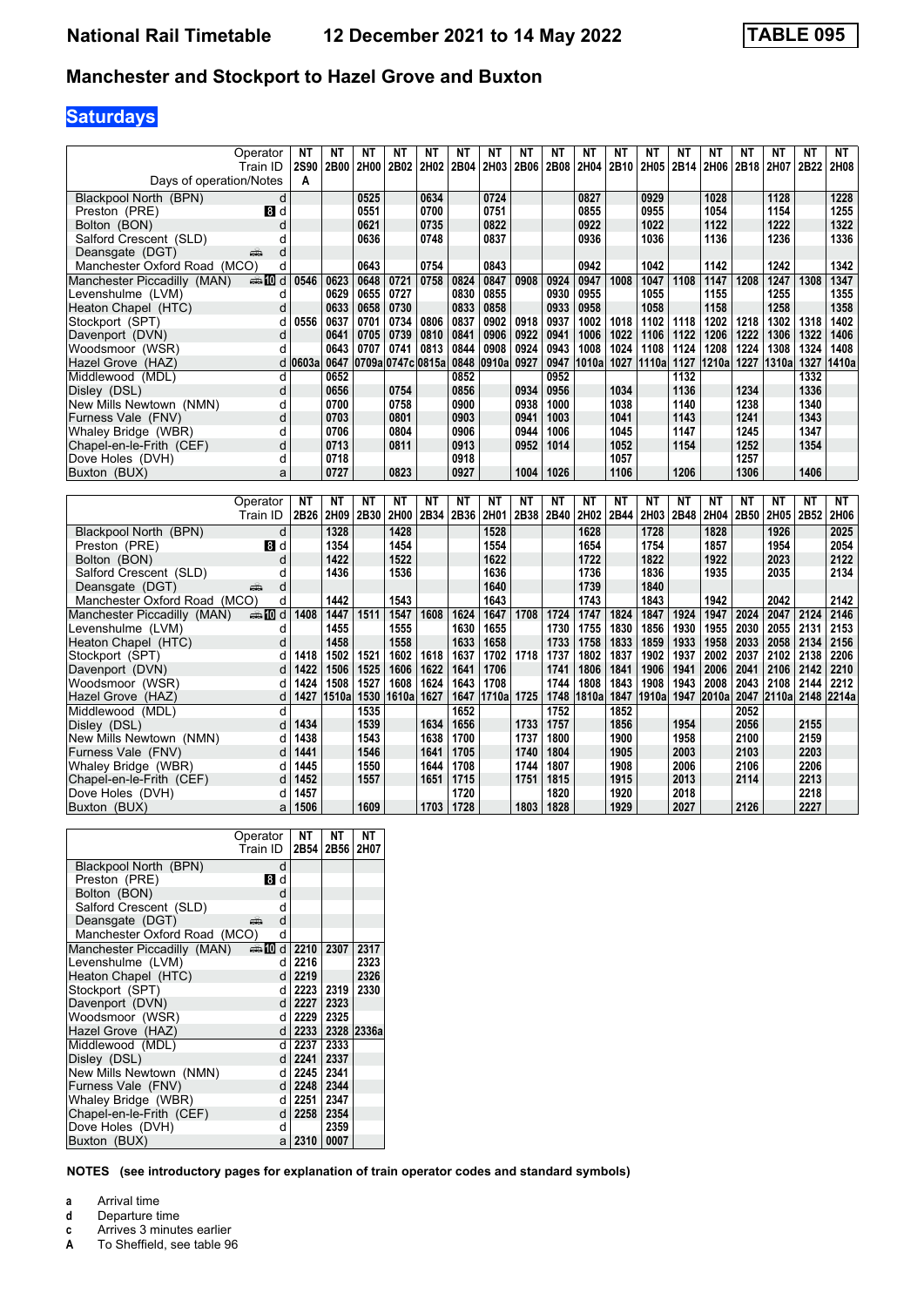## **Manchester and Stockport to Hazel Grove and Buxton**

# **Sundays**

|                              | Operator<br>Train ID | NΤ<br>2B00 | NΤ   | NΤ<br>2B02 2B04 | ΝT<br><b>2B06</b> | ΝT<br>2B08 | NΤ   | ΝT<br>2B10 2B12 | NΤ   | ΝT<br>2B14 2B16 | NΤ<br>2B18 | NΤ<br>  2B20 | ΝT<br>2B22 | NΤ   | NΤ<br>2B24 2B26 | NΤ<br>2B28 |
|------------------------------|----------------------|------------|------|-----------------|-------------------|------------|------|-----------------|------|-----------------|------------|--------------|------------|------|-----------------|------------|
| Blackpool North (BPN)        | d                    |            |      |                 |                   |            |      |                 |      |                 |            |              |            |      |                 |            |
| Preston (PRE)                | 8d                   |            |      |                 |                   |            |      |                 |      |                 |            |              |            |      |                 |            |
| Bolton (BON)                 |                      |            |      |                 |                   |            |      |                 |      |                 |            |              |            |      |                 |            |
| Salford Crescent (SLD)       |                      |            |      |                 |                   |            |      |                 |      |                 |            |              |            |      |                 |            |
| Deansgate (DGT)              | پېښتنه<br>d          |            |      |                 |                   |            |      |                 |      |                 |            |              |            |      |                 |            |
| Manchester Oxford Road (MCO) | d                    |            |      |                 |                   |            |      |                 |      |                 |            |              |            |      |                 |            |
| Manchester Piccadilly (MAN)  | d≣n man              | 0850       | 0945 | 1045            | 1149              | 1248c      | 1351 | 1449            | 1549 | 1649            | 1749       | 1849         | 1949       | 2049 | 2150            | 2248       |
| Levenshulme (LVM)            | d                    | 0856       |      | 1051            | 1155              | 1256       | 1357 | 1455            | 1555 | 1655            | 1755       | 1855         | 1955       | 2055 | 2156            | 2254       |
| Heaton Chapel (HTC)          | d                    | 0859       |      | 1054            | 1158              | 1259       | 1400 | 1458            | 1558 | 1658            | 1758       | 1858         | 1958       | 2058 | 2159            | 2257       |
| Stockport (SPT)              | d                    | 0903       | 0955 | 1058            | 1202              | 1303       | 1404 | 1502            | 1602 | 1702            | 1802       | 1902         | 2002       | 2102 | 2203            | 2301       |
| Davenport (DVN)              | d                    | 0907       | 0959 | 1102            | 1206              | 1307       | 1408 | 1506            | 1606 | 1706            | 1806       | 1906         | 2006       | 2106 | 2207            | 2305       |
| Woodsmoor (WSR)              | d                    | 0909       | 1001 | 1104            | 1208              | 1309       | 1410 | 1508            | 1608 | 1708            | 1808       | 1908         | 2008       | 2108 | 2209            | 2307       |
| Hazel Grove (HAZ)            | d                    | 0912       | 1004 | 1108            | 1212              | 1312       | 1413 | 1511            | 1611 | 1711            | 1811       | 1911         | 2011       | 2111 | 2212            | 2310       |
| Middlewood (MDL)             | <sub>d</sub>         | 0917       | 1009 |                 | 1216              |            | 1418 |                 | 1616 |                 | 1816       |              | 2016       |      | 2217            | 2315       |
| Disley (DSL)                 | d                    | 0921       | 1013 | 1115            | 1220              | 1319       | 1422 | 1518            | 1620 | 1718            | 1820       | 1918         | 2020       | 2118 | 2221            | 2319       |
| New Mills Newtown (NMN)      | d                    | 0925       | 1017 | 1119            | 1224              | 1323       | 1426 | 1522            | 1624 | 1722            | 1824       | 1922         | 2024       | 2122 | 2225            | 2323       |
| Furness Vale (FNV)           | d                    | 0928       | 1020 | 1122            | 1227              | 1326       | 1429 | 1525            | 1627 | 1725            | 1827       | 1925         | 2027       | 2125 | 2228            | 2326       |
| Whaley Bridge (WBR)          | d                    | 0931       | 1023 | 1125            | 1231              | 1329       | 1432 | 1529            | 1630 | 1729            | 1830       | 1929         | 2030       | 2129 | 2231            | 2329       |
| Chapel-en-le-Frith (CEF)     | d                    | 0939       | 1030 | 1132            | 1238              | 1336       | 1439 | 1536            | 1637 | 1736            | 1837       | 1936         | 2037       | 2136 | 2238            | 2337       |
| Dove Holes (DVH)             | d                    | 0944       |      | 1137            |                   | 1341       |      | 1541            |      | 1741            |            | 1941         |            | 2141 |                 | 2342       |
| Buxton (BUX)                 | a                    | 0952       | 1042 | 1145            | 1250              | 1349       | 1451 | 1549            | 1649 | 1749            | 1849       | 1949         | 2049       | 2149 | 2250            | 2350       |

**NOTES (see introductory pages for explanation of train operator codes and standard symbols)**

**a** Arrival time<br>**d** Departure time

**d** Departure time

c Until 27 March departs 2 minutes later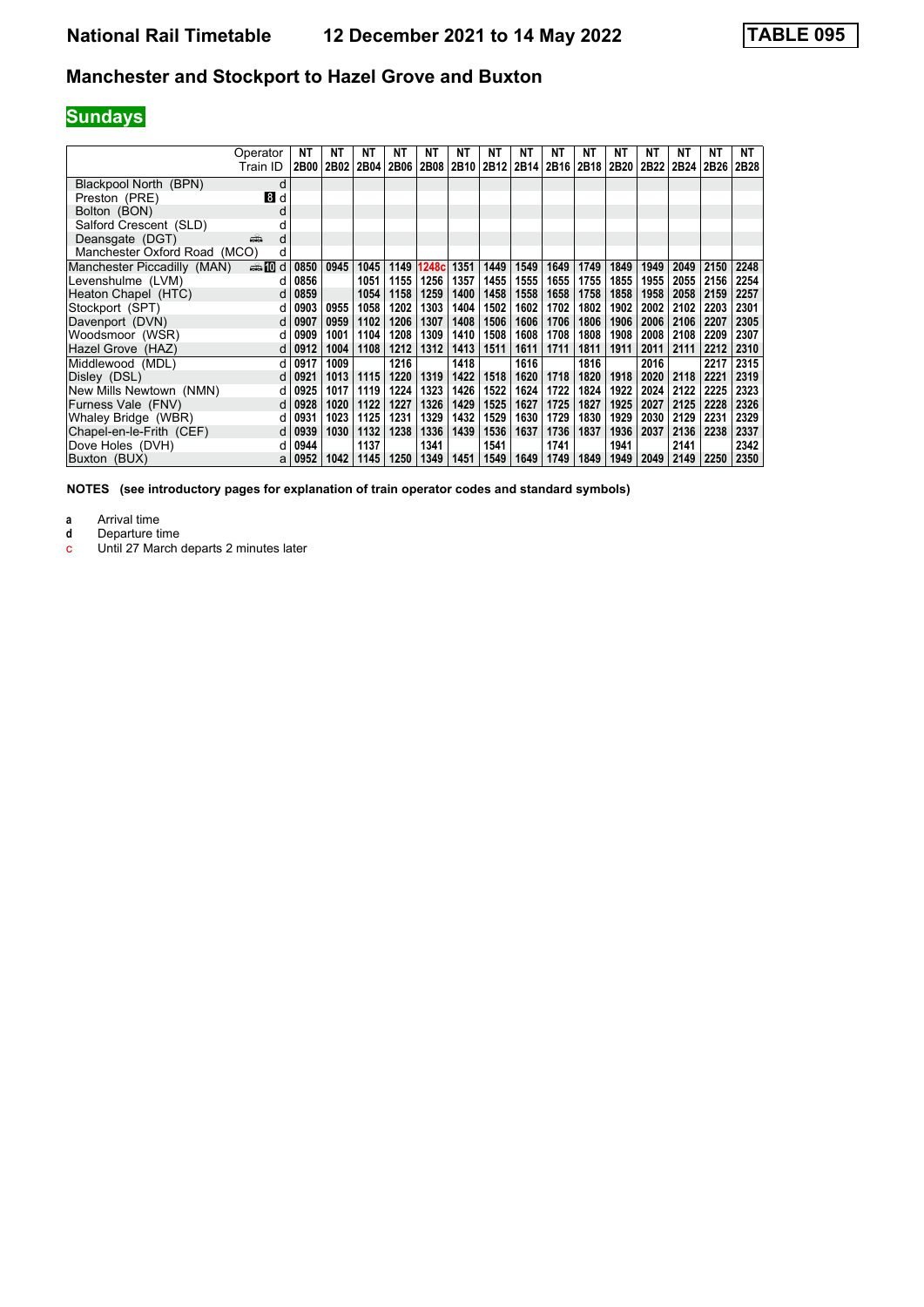#### **Buxton and Hazel Grove to Stockport and Manchester**

# **Mondays to Fridays**

|                                        | Operator   | <b>NT</b>    | <b>NT</b> | <b>NT</b>    | $N$ T | $N$ T        | $N$ T | $N$ T        | NT   | <b>EM</b> | $N$ T        | $N$ T | $N$ T        | N <sub>T</sub> | <b>NT</b>    | NT   | <b>NT</b>    | <b>NT</b> | <b>NT</b>    |
|----------------------------------------|------------|--------------|-----------|--------------|-------|--------------|-------|--------------|------|-----------|--------------|-------|--------------|----------------|--------------|------|--------------|-----------|--------------|
|                                        | Train ID   | 2N60         | 2B01      | 2H92         | 2B03  | 2H93         | 2B05  | 2N62         | 2B07 | 1R52      | 2B09         | 2N63  | 2H94         | 2N64           | 2B15         | 2N65 | 2B19         | 2N66      | 2B23         |
| Days of operation/Notes                |            |              |           |              |       |              |       |              |      | A         |              |       |              |                |              |      |              |           |              |
| Buxton (BUX)                           | d          |              | 0600      |              | 0632  |              | 0700  |              | 0736 |           | 0759         |       | 0858         |                | 0959         |      | 1058         |           | 1159         |
| Dove Holes (DVH)                       | d          |              | 0606      |              | 0638  |              |       |              | 0742 |           |              |       | 0904         |                |              |      | 1104         |           |              |
| Chapel-en-le-Frith (CEF)               | d          |              | 0612      |              | 0644  |              | 0710  |              | 0748 |           | 0809         |       | 0910         |                | 1009         |      | 1110         |           | 1209         |
| Whaley Bridge (WBR)                    | d          |              | 0618      |              | 0650  |              | 0716  |              | 0754 |           | 0816         |       | 0916         |                | 1015         |      | 1116         |           | 1215         |
| Furness Vale (FNV)                     | d          |              | 0621      |              | 0653  |              | 0720  |              | 0757 |           | 0819         |       | 0920         |                | 1019         |      | 1120         |           | 1219         |
| New Mills Newtown (NMN)                | d          |              | 0625      |              | 0657  |              | 0723  |              | 0801 |           | 0823         |       | 0923         |                | 1022         |      | 1123         |           | 1222         |
| Disley (DSL)                           | d          |              | 0628      |              | 0700  |              | 0727  |              | 0804 |           | 0826         |       | 0927         |                | 1026         |      | 1127         |           | 1226         |
| Middlewood (MDL)                       | d          |              | 0632      |              | 0704  |              |       |              | 0808 |           | 0830         |       |              |                | 1030         |      |              |           | 1230         |
| Hazel Grove (HAZ)                      | d          | 0605         | 0637      | 0650         | 0709  | 0721         | 0734  | 0802         | 0813 | 0817      | 0835         | 0902  | 0934         | 1002           | 1035         | 1102 | 1135         | 1202      | 1235         |
| Woodsmoor (WSR)                        | d          | 0607         |           | 0653         | 0712  | 0724         | 0738  | 0804         |      |           | 0838         | 0904  | 0938         | 1004           | 1038         | 1105 | 1138         | 1204      | 1238         |
| Davenport (DVN)                        | d          | 0609         |           | 0655         | 0715  | 0726         | 0740  | 0807         |      |           | 0840         | 0907  | 0940         | 1007           | 1040         | 1107 | 1140         | 1207      | 1240         |
| Stockport (SPT)                        | a          | 0613         | 0645      | 0658         | 0720  | 0730         | 0745  | 0812         | 0820 | 0824      | 0845         | 0911  | 0945         | 1011           | 1045         | 1111 | 1145         | 1211      | 1245         |
| Heaton Chapel (HTC)                    | a          | 0619         |           | 0702         | 0724  |              |       | 0816         | 0824 |           |              | 0915  |              | 1016           |              | 1115 |              | 1215      |              |
| Levenshulme (LVM)                      | a          | 0622         |           | 0705         | 0727  |              |       | 0819         | 0827 |           |              | 0918  | 0950         | 1019           | 1050         | 1118 | 1150         | 1218      | 1250         |
| Manchester Piccadilly (MAN)            | anni 100 a | 0628         | 0656      | 0714         | 0736  | 0739         | 0755  | 0829         | 0836 | 0836      | 0856         | 0929  | 0956         | 1029           | 1057         | 1129 | 1156         | 1229      | 1256         |
| Manchester Oxford Road (MCO)           | a          | 0632         |           |              |       |              |       | 0833         |      | 0840      |              | 0932  |              | 1032           |              | 1132 |              | 1232      |              |
| Deansgate (DGT)                        | еĤ<br>a    | 0636         |           |              |       |              |       | 0836         |      |           |              | 0936  |              | 1036           |              | 1136 |              | 1236      |              |
| Salford Crescent (SLD)                 | a          | 0641         |           |              |       |              |       | 0841         |      |           |              | 0941  |              | 1040           |              | 1140 |              | 1240      |              |
| Bolton (BON)                           | a          | 0650         |           |              |       |              |       | 0850         |      |           |              | 0950  |              | 1050           |              | 1150 |              | 1250      |              |
| Preston (PRE)                          | l8l a      | 0736         |           |              |       |              |       | 0923         |      |           |              | 1023  |              | 1122           |              | 1223 |              | 1323      |              |
| Blackpool North (BPN)                  | a          | 0803         |           |              |       |              |       | 0946         |      |           |              | 1047  |              | 1145           |              | 1246 |              | 1346      |              |
|                                        |            |              |           |              |       |              |       |              |      |           |              |       |              |                |              |      |              |           |              |
|                                        |            |              |           |              |       |              |       |              |      |           |              |       |              |                |              |      |              |           |              |
|                                        | Operator   | NΤ           | NΤ        | NΤ           | NΤ    | NΤ           | NΤ    | NΤ           | NΤ   | ΝT        | NΤ           | NΤ    | NΤ           | NΤ             | ΝT           | NΤ   | NT           | NΤ        | NT           |
|                                        | Train ID   | 2N67         | 2B27      | 2N68         | 2B31  | 2N69         | 2B35  | <b>2N60</b>  | 2B37 | 2B39      | 2N61         | 2B43  | 2N62         | 2B47           | 2N63         | 2B49 | 2N64         | 2B51      | 2N65         |
| Buxton (BUX)                           | d          |              | 1258      |              | 1359  |              | 1458  |              | 1534 | 1600      |              | 1658  |              | 1758           |              | 1900 |              | 1947      |              |
| Dove Holes (DVH)                       | d          |              | 1304      |              |       |              | 1504  |              | 1540 |           |              | 1704  |              | 1804           |              |      |              | 1953      |              |
| Chapel-en-le-Frith (CEF)               | d          |              | 1310      |              | 1409  |              | 1510  |              | 1546 | 1610      |              | 1709  |              | 1809           |              | 1910 |              | 1958      |              |
| Whaley Bridge (WBR)                    | d          |              | 1316      |              | 1415  |              | 1516  |              | 1552 | 1616      |              | 1716  |              | 1815           |              | 1916 |              | 2005      |              |
| Furness Vale (FNV)                     | d          |              | 1320      |              | 1419  |              | 1520  |              | 1555 | 1619      |              | 1719  |              | 1819           |              | 1920 |              | 2008      |              |
| New Mills Newtown (NMN)                | d          |              | 1323      |              | 1422  |              | 1523  |              | 1559 | 1623      |              | 1723  |              | 1822           |              | 1923 |              | 2012      |              |
| Disley (DSL)                           | d          |              | 1327      |              | 1426  |              | 1527  |              | 1602 | 1626      |              | 1726  |              | 1826           |              | 1926 |              | 2015      |              |
| Middlewood (MDL)                       | d          |              |           |              | 1430  |              |       |              |      | 1630      |              | 1730  |              | 1829           |              | 1930 |              | 2019      |              |
| Hazel Grove (HAZ)                      | d          | 1302         | 1335      | 1402         | 1435  | 1502         | 1535  | 1602         | 1610 | 1635      | 1702         | 1735  | 1802         | 1834           | 1902         | 1935 | 2002         | 2024      | 2102         |
| Woodsmoor (WSR)                        | d          | 1304         | 1338      | 1404         | 1438  | 1504         | 1538  | 1604         | 1613 | 1638      | 1704         | 1738  | 1804         | 1838           | 1904         | 1938 | 2004         | 2027      | 2104         |
| Davenport (DVN)                        | d          | 1307         | 1340      | 1407         | 1440  | 1507         | 1540  | 1607         | 1615 | 1640      | 1707         | 1740  | 1807         | 1840           | 1907         | 1941 | 2007         | 2030      | 2107         |
| Stockport (SPT)                        | a          | 1311         | 1345      | 1411         | 1445  | 1512         | 1545  | 1611         | 1620 | 1645      | 1711         | 1745  | 1811         | 1845           | 1911         | 1945 | 2011         | 2034      | 2111         |
| Heaton Chapel (HTC)                    | a          | 1315         |           | 1416         |       | 1516         |       | 1615         | 1624 |           | 1716         |       | 1816         |                | 1915         |      | 2015         |           | 2116         |
| Levenshulme (LVM)                      | a          | 1318         | 1350      | 1419         | 1450  | 1519         | 1550  | 1618         | 1627 | 1650      | 1719         | 1750  | 1819         | 1850           | 1918         |      | 2018         |           | 2120         |
| Manchester Piccadilly (MAN)            | anni 10l a | 1329         | 1356      | 1429         | 1456  | 1529         | 1556  | 1629         | 1636 | 1656      | 1729         | 1759  | 1829         | 1856           | 1929         | 1956 | 2029         | 2047      | 2129         |
| Manchester Oxford Road (MCO)           | a          | 1332         |           | 1432         |       | 1532         |       | 1632         |      |           | 1733         |       | 1832         |                | 1932         |      | 2032         |           | 2133         |
| Deansgate (DGT)                        | a<br>еĤ    | 1336         |           | 1436         |       | 1536         |       | 1636         |      |           | 1736         |       | 1836         |                | 1936         |      | 2036         |           | 2136         |
| Salford Crescent (SLD)                 | a          | 1342         |           | 1440         |       | 1540         |       | 1640         |      |           | 1740         |       | 1840         |                | 1940         |      | 2040         |           | 2141         |
| Bolton (BON)                           | a          | 1352         |           | 1450         |       | 1550         |       | 1650         |      |           | 1750         |       | 1850         |                | 1950         |      | 2050         |           | 2150         |
| Preston (PRE)<br>Blackpool North (BPN) | 图 a<br>a   | 1423<br>1446 |           | 1523<br>1546 |       | 1623<br>1648 |       | 1733<br>1802 |      |           | 1824<br>1851 |       | 1923<br>1947 |                | 2024<br>2047 |      | 2124<br>2149 |           | 2226<br>2250 |

|                              | Operator | NΤ   | NΤ          | NΤ   | NΤ   | NΤ   |
|------------------------------|----------|------|-------------|------|------|------|
|                              | Train ID | 2B53 | <b>2N66</b> | 2B55 | 2H92 | 2B57 |
| Buxton (BUX)                 | d        | 2050 |             | 2154 |      | 2259 |
| Dove Holes (DVH)             | d        |      |             | 2200 |      | 2305 |
| Chapel-en-le-Frith (CEF)     | d        | 2100 |             | 2205 |      | 2310 |
| Whaley Bridge (WBR)          | d        | 2106 |             | 2211 |      | 2316 |
| Furness Vale (FNV)           | d        | 2110 |             | 2215 |      | 2320 |
| New Mills Newtown (NMN)      | d        | 2113 |             | 2218 |      | 2323 |
| Disley (DSL)                 | d        | 2116 |             | 2222 |      | 2327 |
| Middlewood (MDL)             | d        | 2120 |             | 2226 |      | 2330 |
| Hazel Grove (HAZ)            | d        | 2125 | 2202        | 2231 | 2308 | 2335 |
| Woodsmoor (WSR)              | d        | 2128 | 2204        | 2234 | 2311 | 2338 |
| Davenport (DVN)              | d        | 2131 | 2207        | 2237 | 2313 | 2340 |
| Stockport (SPT)              | a        | 2135 | 2211        | 2241 | 2317 | 2345 |
| Heaton Chapel (HTC)          | a        |      | 2217        | 2245 | 2323 |      |
| Levenshulme (LVM)            | a        |      | 2220        | 2248 | 2326 |      |
| Manchester Piccadilly (MAN)  | a‱Ma     | 2146 | 2229        | 2256 | 2335 | 2356 |
| Manchester Oxford Road (MCO) | a        |      | 2233        |      |      |      |
| Deansgate (DGT)              | æ<br>a   |      | 2238        |      |      |      |
| Salford Crescent (SLD)       | a        |      | 2242        |      |      |      |
| Bolton (BON)                 | a        |      | 2251        |      |      |      |
| Preston (PRE)                | Bla      |      | 2325        |      |      |      |
| Blackpool North (BPN)        | a        |      | 2351        |      |      |      |

- **a** Arrival time<br>**d** Departure t
- 
- **d** Departure time<br>**A** From Nottingha From Nottingham to Liverpool Lime Street, see table 53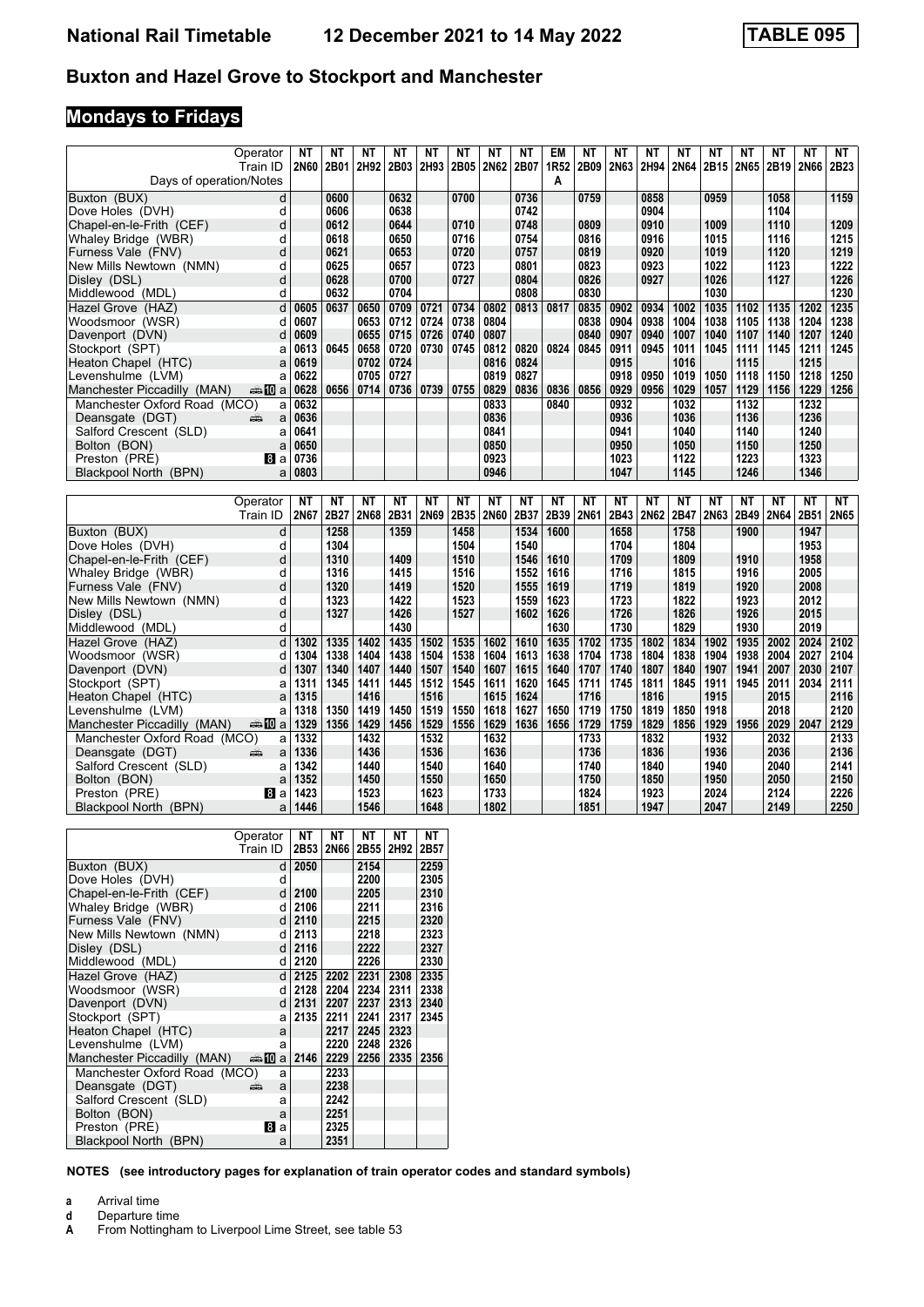#### **Buxton and Hazel Grove to Stockport and Manchester**

### **Saturdays**

|                              | Operator<br>Train ID | NΤ<br>2N60 | NΤ<br>2B01 | NΤ<br>2B03 | ΝT<br>2B05 | <b>NT</b><br>2N62 | NΤ<br>2B07 | EM<br>1R52 | <b>NT</b><br>2B09 | <b>NT</b><br>2N63 | NT<br>2H94 | ΝT<br>2N64 | NΤ<br>2B15 | ΝT<br><b>2N65</b> | ΝT<br>2B19 | ΝT<br>2N66 | <b>NT</b><br>2B <sub>23</sub> | <b>NT</b><br>2N67 | <b>NT</b><br>2B27 |
|------------------------------|----------------------|------------|------------|------------|------------|-------------------|------------|------------|-------------------|-------------------|------------|------------|------------|-------------------|------------|------------|-------------------------------|-------------------|-------------------|
| Days of operation/Notes      |                      |            |            |            |            |                   |            | A          |                   |                   |            |            |            |                   |            |            |                               |                   |                   |
| Buxton (BUX)                 | d                    |            | 0600       | 0633       | 0700       |                   | 0736       |            | 0759              |                   | 0858       |            | 0959       |                   | 1058       |            | 1159                          |                   | 1258              |
| Dove Holes (DVH)             | d                    |            | 0608       | 0639       |            |                   | 0742       |            |                   |                   | 0904       |            |            |                   | 1104       |            |                               |                   | 1304              |
| Chapel-en-le-Frith (CEF)     | d                    |            | 0614       | 0645       | 0710       |                   | 0748       |            | 0809              |                   | 0910       |            | 1009       |                   | 1110       |            | 1209                          |                   | 1310              |
| Whaley Bridge (WBR)          | d                    |            | 0620       | 0651       | 0716       |                   | 0754       |            | 0816              |                   | 0916       |            | 1015       |                   | 1116       |            | 1215                          |                   | 1316              |
| Furness Vale (FNV)           | d                    |            | 0623       | 0654       | 0720       |                   | 0757       |            | 0819              |                   | 0920       |            | 1019       |                   | 1120       |            | 1219                          |                   | 1320              |
| New Mills Newtown (NMN)      | d                    |            | 0627       | 0658       | 0723       |                   | 0801       |            | 0823              |                   | 0923       |            | 1022       |                   | 1123       |            | 1222                          |                   | 1323              |
| Disley (DSL)                 | d                    |            | 0630       | 0701       | 0727       |                   | 0804       |            | 0826              |                   | 0927       |            | 1026       |                   | 1127       |            | 1226                          |                   | 1327              |
| Middlewood (MDL)             | d                    |            | 0634       | 0705       |            |                   | 0808       |            | 0830              |                   |            |            | 1030       |                   |            |            | 1230                          |                   |                   |
| Hazel Grove (HAZ)            | d                    | 0605       | 0639       | 0710       | 0734       | 0802              | 0813       | 0817       | 0835              | 0902              | 0934       | 1002       | 1035       | 1102              | 1135       | 1202       | 1235                          | 1302              | 1335              |
| Woodsmoor (WSR)              | d                    | 0607       |            | 0713       | 0738       | 0804              |            |            | 0838              | 0904              | 0938       | 1005       | 1038       | 1105              | 1138       | 1204       | 1238                          | 1304              | 1338              |
| Davenport (DVN)              | d                    | 0609       |            | 0715       | 0740       | 0806              |            |            | 0840              | 0907              | 0940       | 1007       | 1040       | 1107              | 1140       | 1207       | 1240                          | 1307              | 1340              |
| Stockport (SPT)              | a                    | 0613       | 0646       | 0720       | 0745       | 0811              | 0820       | 0824       | 0845              | 0911              | 0945       | 1011       | 1045       | 1111              | 1145       | 1211       | 1245                          | 1311              | 1345              |
| Heaton Chapel (HTC)          | a                    | 0618       |            | 0724       |            | 0815              | 0824       |            |                   | 0915              |            | 1016       |            | 1115              |            | 1215       |                               | 1315              |                   |
| Levenshulme (LVM)            | a                    | 0621       |            | 0727       |            | 0818              | 0827       |            |                   | 0918              | 0950       | 1019       | 1050       | 1118              | 1150       | 1218       | 1250                          | 1318              | 1350              |
| Manchester Piccadilly (MAN)  | en≣∎l0la             | 0628       | 0656       | 0736       | 0756       | 0829              | 0836       | 0836       | 0856              | 0929              | 0956       | 1029       | 1057       | 1129              | 1156       | 1229       | 1256                          | 1329              | 1356              |
| Manchester Oxford Road (MCO) | a                    | 0632       |            |            |            | 0833              |            | 0839       |                   | 0932              |            | 1032       |            | 1132              |            | 1232       |                               | 1332              |                   |
| Deansgate (DGT)              | a<br>щŷ              | 0635       |            |            |            | 0836              |            |            |                   | 0936              |            | 1036       |            | 1136              |            | 1236       |                               | 1336              |                   |
| Salford Crescent (SLD)       | a                    | 0640       |            |            |            | 0840              |            |            |                   | 0940              |            | 1040       |            | 1140              |            | 1240       |                               | 1340              |                   |
| Bolton (BON)                 | a                    | 0650       |            |            |            | 0850              |            |            |                   | 0950              |            | 1050       |            | 1150              |            | 1250       |                               | 1350              |                   |
| Preston (PRE)                | l8l a                | 0735       |            |            |            | 0923              |            |            |                   | 1023              |            | 1122       |            | 1223              |            | 1323       |                               | 1423              |                   |
| Blackpool North (BPN)        | a                    | 0801       |            |            |            | 0946              |            |            |                   | 1047              |            | 1145       |            | 1246              |            | 1346       |                               | 1446              |                   |
|                              |                      |            |            |            |            |                   |            |            |                   |                   |            |            |            |                   |            |            |                               |                   |                   |
|                              |                      |            |            |            |            |                   |            |            |                   |                   |            |            |            |                   |            |            |                               |                   |                   |
|                              | Operator             | NΤ         | <b>NT</b>  | <b>NT</b>  | ΝT         | <b>NT</b>         | <b>NT</b>  | <b>NT</b>  | <b>NT</b>         | <b>NT</b>         | <b>NT</b>  | NΤ         | NΤ         | NΤ                | ΝT         | NΤ         | <b>NT</b>                     | <b>NT</b>         | NT                |
|                              | Train ID             | 2N68       | 2B31       | 2N69       | 2B35       | 2N60              | 2B37       | 2B39       | 2N61              | 2B43              | 2N62       | 2B47       | 2N63       | 2B49              | 2N64       | 2B51       | 2N65                          | 2B53              | 2N66              |
| Buxton (BUX)                 | d                    |            | 1359       |            | 1458       |                   | 1534       | 1600       |                   | 1658              |            | 1758       |            | 1900              |            | 1947       |                               | 2051              |                   |
| Dove Holes (DVH)             | d                    |            |            |            | 1504       |                   | 1540       |            |                   | 1704              |            | 1804       |            |                   |            | 1953       |                               |                   |                   |
| Chapel-en-le-Frith (CEF)     | d                    |            | 1409       |            | 1510       |                   | 1546       | 1610       |                   | 1709              |            | 1810       |            | 1910              |            | 1958       |                               | 2101              |                   |
| Whaley Bridge (WBR)          | d                    |            | 1415       |            | 1516       |                   | 1552       | 1616       |                   | 1716              |            | 1816       |            | 1916              |            | 2005       |                               | 2107              |                   |
| Furness Vale (FNV)           | d                    |            | 1419       |            | 1520       |                   | 1555       | 1619       |                   | 1719              |            | 1819       |            | 1920              |            | 2008       |                               | 2111              |                   |
| New Mills Newtown (NMN)      | d                    |            | 1422       |            | 1523       |                   | 1559       | 1623       |                   | 1723              |            | 1823       |            | 1923              |            | 2012       |                               | 2114              |                   |
| Disley (DSL)                 | d                    |            | 1426       |            | 1527       |                   | 1602       | 1626       |                   | 1726              |            | 1826       |            | 1926              |            | 2015       |                               | 2117              |                   |
| Middlewood (MDL)             | d                    |            | 1430       |            |            |                   |            | 1630       |                   | 1730              |            | 1830       |            | 1930              |            | 2019       |                               | 2121              |                   |
| Hazel Grove (HAZ)            | d                    | 1402       | 1435       | 1502       | 1535       | 1602              | 1610       | 1635       | 1702              | 1735              | 1802       | 1835       | 1902       | 1935              | 2002       | 2024       | 2102                          | 2126              | 2202              |
| Woodsmoor (WSR)              | d                    | 1404       | 1438       | 1504       | 1538       | 1604              | 1613       | 1638       | 1704              | 1738              | 1804       | 1838       | 1904       | 1938              | 2004       | 2027       | 2104                          | 2129              | 2204              |
| Davenport (DVN)              | d                    | 1407       | 1440       | 1507       | 1540       | 1607              | 1615       | 1640       | 1707              | 1740              | 1807       | 1840       | 1907       | 1941              | 2007       | 2030       | 2107                          | 2131              | 2207              |
| Stockport (SPT)              | a                    | 1411       | 1445       | 1512       | 1545       | 1611              | 1620       | 1645       | 1711              | 1745              | 1811       | 1845       | 1911       | 1945              | 2011       | 2034       | 2111                          | 2136              | 2211              |
| Heaton Chapel (HTC)          | a                    | 1416       |            | 1516       |            | 1615              | 1624       |            | 1716              |                   | 1816       |            | 1915       |                   | 2015       |            | 2116                          |                   | 2217              |
| Levenshulme (LVM)            | a                    | 1419       | 1450       | 1519       | 1550       | 1618              | 1627       | 1650       | 1719              | 1750              | 1819       | 1850       | 1918       |                   | 2018       |            | 2120                          |                   | 2220              |
| Manchester Piccadilly (MAN)  | a‱Ma                 | 1429       | 1456       | 1529       | 1556       | 1629              | 1636       | 1656       | 1729              | 1759              | 1829       | 1857       | 1929       | 1956              | 2028       | 2046       | 2129                          | 2146              | 2229              |
| Manchester Oxford Road (MCO) | a                    | 1432       |            | 1532       |            | 1632              |            |            | 1733              |                   | 1832       |            | 1932       |                   | 2032       |            | 2133                          |                   | 2232              |
| Deansgate (DGT)              | a<br>۵Ë              | 1436       |            | 1536       |            | 1636              |            |            | 1736              |                   | 1836       |            | 1936       |                   | 2036       |            | 2136                          |                   | 2236              |
| Salford Crescent (SLD)       | a                    | 1440       |            | 1540       |            | 1640              |            |            | 1740              |                   | 1840       |            | 1940       |                   | 2040       |            | 2141                          |                   | 2241              |
| Bolton (BON)                 | a                    | 1450       |            | 1550       |            | 1650              |            |            | 1750              |                   | 1850       |            | 1950       |                   | 2050       |            | 2150                          |                   | 2250              |
| Preston (PRE)                | BI a                 | 1523       |            | 1623       |            | 1733              |            |            | 1824              |                   | 1924       |            | 2023       |                   | 2124       |            | 2226                          |                   | 2324              |

|                              | Operator         | NΤ   | NΤ   | <b>NT</b> |
|------------------------------|------------------|------|------|-----------|
|                              | Train ID         | 2B55 | 2H92 | 2B57      |
| Buxton (BUX)                 | d                | 2154 |      | 2256      |
| Dove Holes (DVH)             | d                | 2200 |      | 2302      |
| Chapel-en-le-Frith (CEF)     | d                | 2205 |      | 2307      |
| Whaley Bridge (WBR)          | d                | 2211 |      | 2313      |
| Furness Vale (FNV)           | d                | 2215 |      | 2317      |
| New Mills Newtown (NMN)      | d                | 2218 |      | 2320      |
| Disley (DSL)                 | d                | 2222 |      | 2324      |
| Middlewood (MDL)             | d                | 2226 |      | 2327      |
| Hazel Grove (HAZ)            | d l              | 2231 | 2313 | 2332      |
| Woodsmoor (WSR)              | d                | 2234 | 2315 | 2335      |
| Davenport (DVN)              | d                | 2237 | 2318 | 2337      |
| Stockport (SPT)              | al               | 2241 | 2321 | 2342      |
| Heaton Chapel (HTC)          | al               | 2246 | 2326 |           |
| Levenshulme (LVM)            | al               | 2249 | 2329 |           |
| Manchester Piccadilly (MAN)  | $\oplus$ 10<br>a | 2300 | 2336 | 2355      |
| Manchester Oxford Road (MCO) | a                |      |      |           |
| Deansgate (DGT)              | æ<br>a           |      |      |           |
| Salford Crescent (SLD)       | a                |      |      |           |
| Bolton (BON)                 | a                |      |      |           |
| Preston (PRE)                | <b>8</b><br>a    |      |      |           |
| Blackpool North (BPN)        | a                |      |      |           |

- 
- **a** Arrival time<br>**d** Departure t
- **d** Departure time<br>**A** From Nottingha From Nottingham to Liverpool Lime Street, see table 53